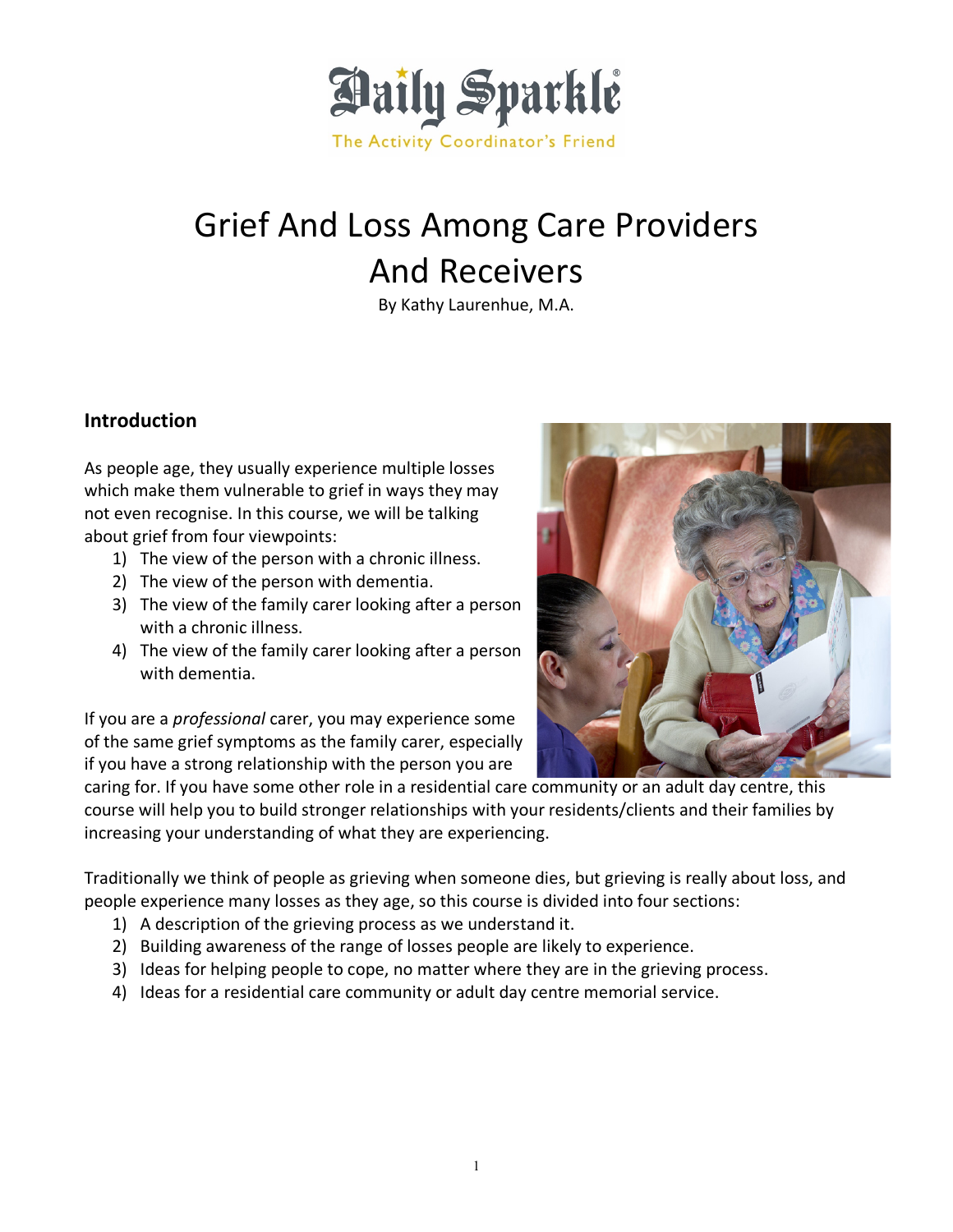# **Part 1: Grieving Is A Process**

## **Let's begin with a story…**

*Two men were fishing. Their luck was incredible. They caught more fish than they had ever caught before. As the sun was going down and they started to pack up, one fisherman said to the other, "You'd better mark this place."*

*When they got back to the dock, the first fisherman said, "Did you mark the place?" The second fisherman said, "I did. I put an 'X' on the side of the boat just over the lucky spot."*

*"But," sputtered the first fisherman, "how do you know we're going to be able to rent the same boat tomorrow?"*

What on earth does that joke have to do with grief and loss? Let me explain…

Firstly, one of the elements of humour is surprise. Not all jokes have a surprise ending, but some do. This one does. You would expect the fisherman who suggested his partner mark the good fishing spot to be upset that he marked the side of the boat and not the actual position in the water, but instead, his only worry is that they won't get the same boat tomorrow. Things are not always as you expect. Well, some of the things we're going to work through relating to how people express grief are likely to surprise you too, because grief is about much more than sadness. The second point this joke makes in relation to grief is that when we are grieving, we don't always think clearly or logically. Indeed, sometimes people who are in deep grief seem to have early signs of dementia.

# **Signs of grief**

Many people associate grief with sadness and crying; with the profound sorrow generated by the death of someone we love. That comes close to the dictionary definition, but grief is much broader than that. Grief is about loss, and loss takes many forms, as we will discuss. Grief over these varied losses is expressed by sadness in many people, but it may also take the form of:

- anger
- anxiety
- irritability, being 'ready to snap'
- restlessness
- guilt
- fear
- indecision, inability to focus, mental 'slowing down'
- numbness
- hopelessness
- embarrassment
- resentment
- yearning (to be free of the burden)
- shame
- disbelief

And probably many other emotions not listed here.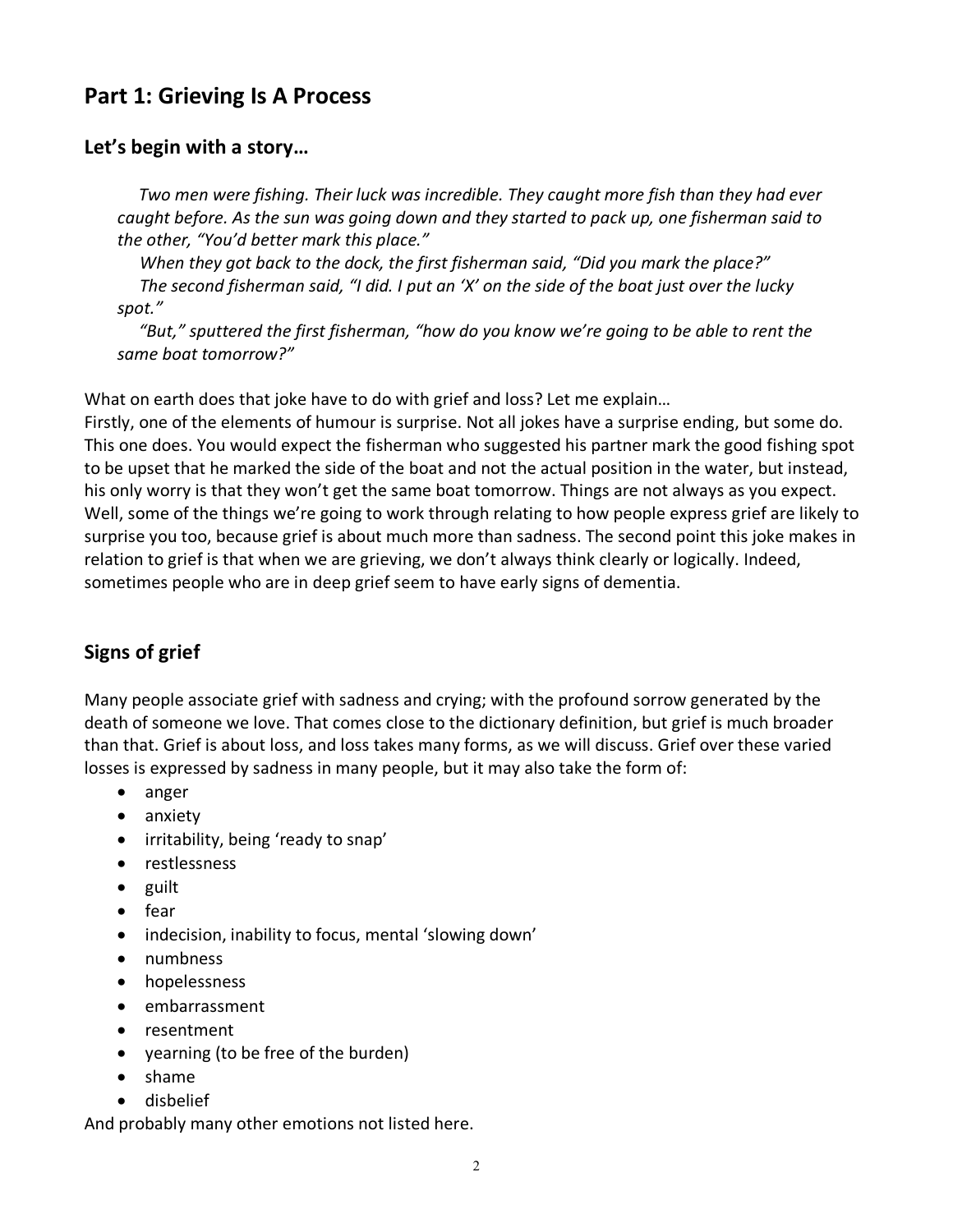We will be covering these emotions in more detail throughout the course, but it's important to begin thinking of grief in these broader terms at the outset in order to increase your understanding of those who are going through the process. Too often a crabby old man is seen only as a crabby old man, when his irritability may be his way of grieving over a loss, such as the death of his wife or the curtailing of his independent lifestyle. When we respond only to the irritability ("Well, you don't have to shout at me; I'm just trying to help"), we are likely to escalate his irritability.

We are much more likely to foster the healing process when we respond with empathy: "It seems like you're having a rough day today. Would you like to sit and have a cup of tea with me?"

#### **Elisabeth Kubler-Ross and the grieving process**

Elisabeth Kubler-Ross was a psychiatrist who was born in Switzerland, but lived much of her life in the United States. In 1969, her book 'On Death And Dying' was published, and for the rest of her life she was famous for helping people understand the process of grief that people who are dying typically go through.

As you review the five stages below, try to understand each stage both from the point of view of the person who is dying and that person's family members or carers. The five stages of grief Kubler-Ross described are:

#### **1. Denial**

This is our way of buying time. Essentially it means: *I'm not ready to face this yet.* By insisting it can't be true, we are giving ourselves a chance to adjust.

It is easy to understand how someone with terminal cancer might find their diagnosis hard to believe, but family members often go through the same process, especially when they live far away. A daughter in London, for example, may be unaware that her mother in Manchester has dementia because her father has managed to cover up her disability in phone conversations. When her father needs assistance and can no longer hide the fact, the daughter's first reaction may be disbelief: "She sounded fine on the phone last week; you must be exaggerating!" Part of the reaction is from shock *– I thought everything was fine; how can this be? –* but part of the reaction is from grief *– I'm not ready to lose my mother. I don't WANT this to be true. It CAN'T be true.*

When you are a professional carer who understands the disease process or a family member who has witnessed the deterioration of their mother's abilities over time, it can be frustrating to deal with a family member who is in denial. But we all grieve in different ways and at different rates. It's important to respect the emotional pain of the person who denies reality until they have gathered their strength and are willing to face a difficult truth.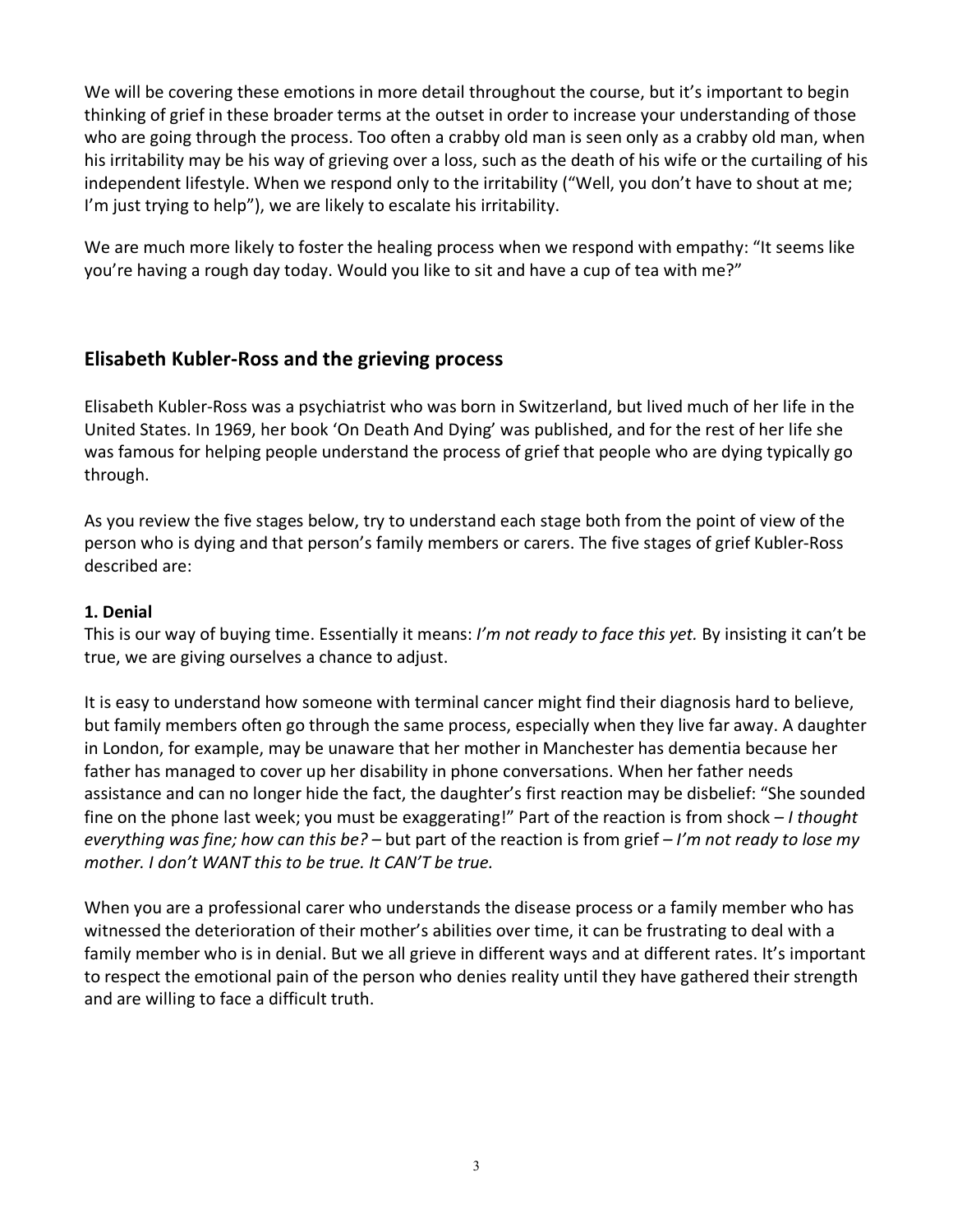#### **2. Anger**

Anger is often the first step in coping with a terrible loss – *This isn't fair; I'm going to fight this!* In one sense, anger is good because the person who is dying is trying to take charge in whatever way they can. They may not be able to stop the course of the disease, but, by golly, they're going to control what treatment they are given and how they will spend their remaining days. Unfortunately, anger is very often misdirected. The person is frustrated and angry at what they CAN'T control, and in feeling helpless, they take their anger out on everyone else around them. The same may be true of carers who feel inadequate to help and perhaps saddened for their client's unfulfilled dreams for retirement. Life isn't fair, and some of us rail against it as if that might make a difference.

It should also be noted that anger may be delayed. Sometimes people will seem to cope amazingly well after the death of a spouse, for example. They throw themselves into their work and never seem to miss a beat. It may not be until years later when they retire and suddenly become full of anger and irritability because their spouse is not there that they finally begin to grieve.

#### **3. Bargaining**

The third step is often more subtle. Kubler-Ross suggested dying people often bargain with God: "If you help the doctors to discover a cure for me, I will go to church every Sunday and never smoke again." But in reality, we make bargains often in our daily lives: "If I can get through this traffic jam and get to work on time, I promise I will start out earlier tomorrow." We also bargain with the people we are caring for: "Please don't make a fuss about your bath, and I promise I'll give you a backrub when it's over."

#### **4. Sadness**

This is the emotion we recognise most clearly with grief, and it is perhaps the most authentic and valid response. It IS terribly sad for someone to bear such a loss, but there is no right or wrong length of time to be sad. In years past, families typically mourned for a year – and wore dark clothing throughout that time – when a family member died. There was some logic to it – if family members could celebrate each of the holidays without their loved one (birthdays, anniversaries, Christmas, etc) it was thought that the next year might be easier. In reality, grief isn't particularly logical. Some people seem to return to cheerfulness in a few months; others take years. People think they are doing just fine and then some little incident may set off a flood of tears. The bottom line is, when someone is sad, they need comforting.

Some people truly become clinically depressed and need counselling and treatment. We will cover this more later in the course.

#### **5. Acceptance**

The desired end result of grief is acceptance – *I can live with this.* People who die in peace are those who have accepted the inevitability of their own death and are 'living' their final days as well as they can. Family members and friends who have worked through grief to acceptance see that, in spite of their loss of a loved one, they can go on living. This is where our souls find peace. What will be will be. We all endure tragedy in some form. If we are lucky, we are also the beneficiaries of many good things in life – love, joy, laughter, family and friends, wonderful memories, treasured experiences. At the end of life, we count our blessings. (That does not mean, however, that we have to accept terrible diseases without continuing to fight for a cure, or endure neglect without striving for access to quality healthcare for all.)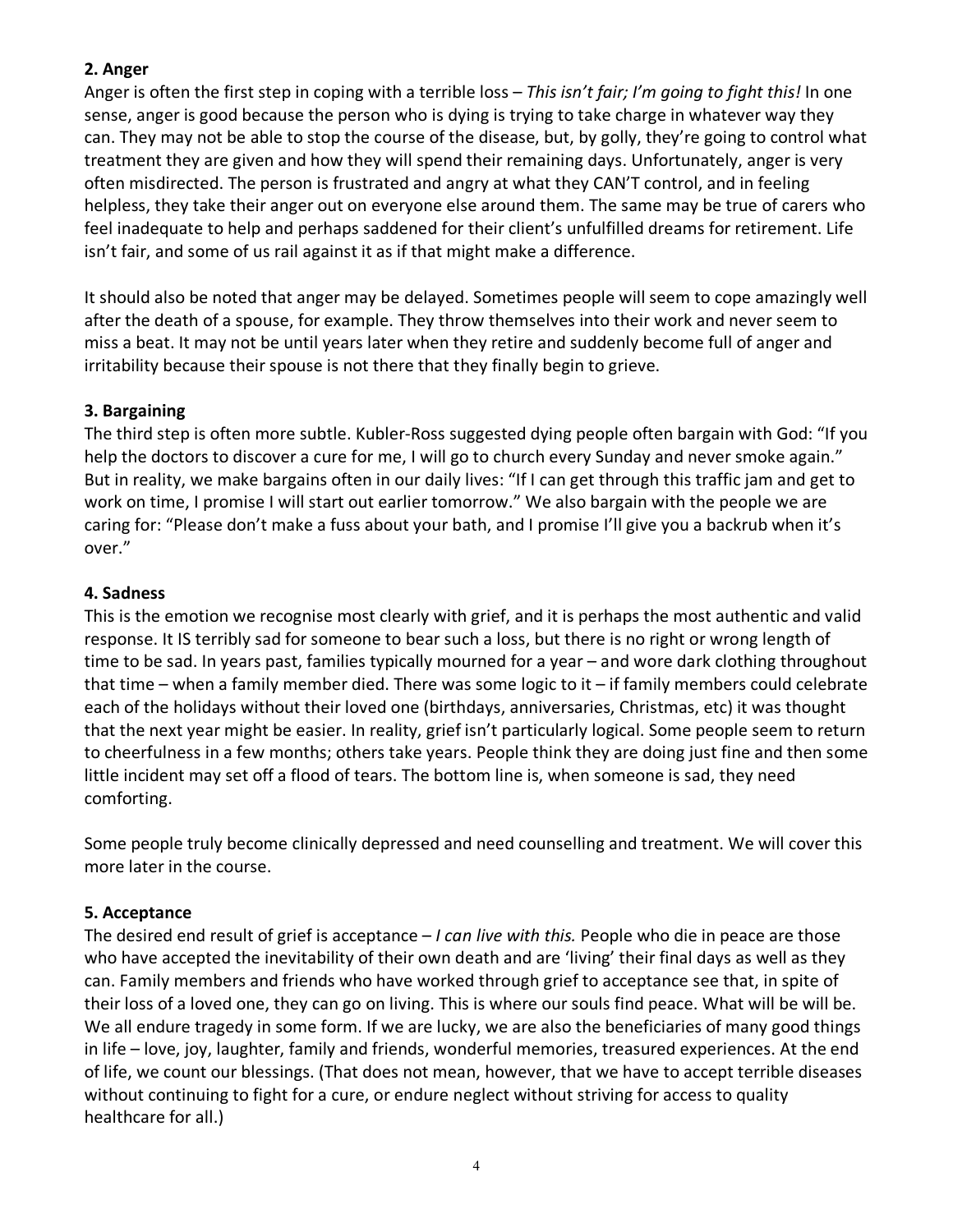# **People remain individuals**

These five stages are not written in stone.

- No two people pass through them identically;
- Some people skip stages, repeat them or go through them in a different order;
- And not *everyone* will reach the stage of acceptance before they die.

Nevertheless, knowing these stages of grief is useful for identifying patterns in our behaviour and for creating self-awareness. Although Dr Kubler-Ross was focused on people who are dying, these stages are often apparent in anyone experiencing a loss of any kind.

# **Anticipatory grief**

'Anticipatory grief' is recognising the loss that is coming. This often happens with people with Alzheimer's disease and their families. The person is incapacitated and unable to care for themselves for a long time, sometimes many years, before they die. So the family – and the person with dementia, for as long as they maintain awareness – goes through this ongoing adjustment to new losses in the person's abilities for years. When the person finally dies, it may be a relief that the suffering has ended, but it may also trigger the grief response to begin all over again. This may also be true of certain cancers, Parkinson's and other chronic diseases.

#### **Mini summary:**

#### **Benefits of understanding the five stages of grief:**

- It forces us to recognise that grief is not just about being sad, and
- It causes us to look at grief as a process, not just a static, time-limited state.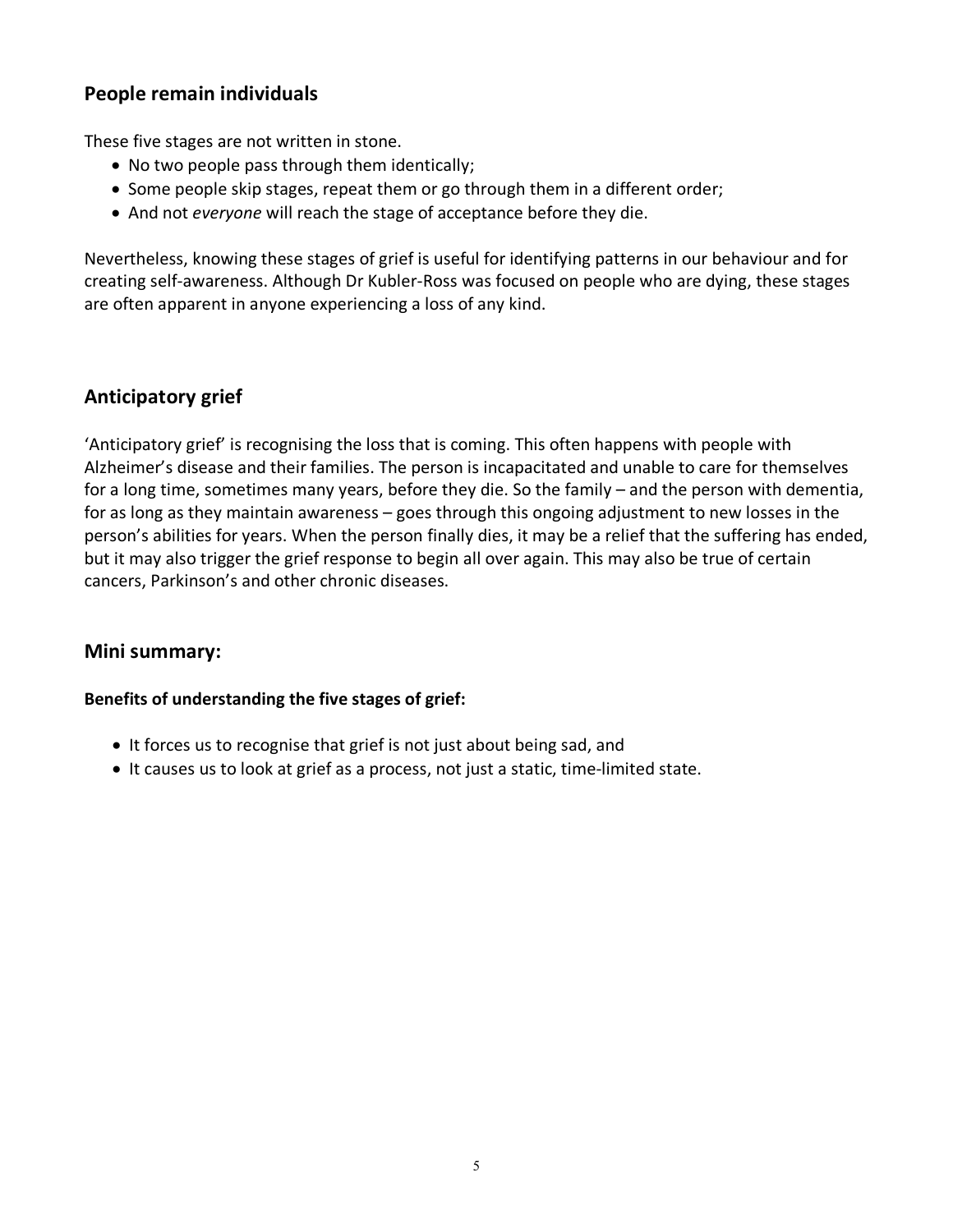# **Part 2: Who Loses What?**

# **Physical losses in ageing**

The following are typical physical losses nearly everyone faces to some degree as they age. If you are ageing, which are the most difficult for you to adjust to? If you are still young, which ones do you fear?

- **Visual acuity**. Especially seeing small things clearly and the ability to see anything clearly when the lights are low.
- **Hearing acuity.** The ability to hear beginning and ending consonants clearly, the ability to hear high notes in music and women's and children's voices.
- **Hair.** It tends to thin on the head, but in men, grows rampantly in noses and ears and on eyebrows – how unfair is that?!
- **Skin elasticity and tone.** Skin tends to wrinkle and sag.
- **Flexibility.** Joints tighten and get creakier unless a constant effort is made to maintain them.
- **Stamina.** Except in people who keep exercising regularly, the ability to move quickly and for lengthy periods diminishes. Constant exercisers may also find that they sustain injuries over time.
- **Quickness of thinking.** Most people do not lose their ability to think clearly with age, but may take longer to formulate answers or learn new information – perhaps, in part, because they already have brains filled with a lifetime of knowledge and experiences!
- **Healing capacity.** As people age, their skin tends to be slower to heal from a wound and they take longer to 'bounce back' after an illness.
- **Taste and smell.** As people age, their ability to distinguish smells is often compromised, and they may be unaware of their own body odours. Since taste is closely related to smell, food often tastes bland to older adults. The medications many older adults take may also interfere with their ability to taste food fully.

You may think that most of these things don't matter much, and often they don't, but think of some of the consequences:

- If you can't hear children's voices easily, you may not be able to communicate effectively with your grandchildren. You may also have trouble making sense of friends' conversations in a crowded room, or understanding TV programmes.
- If you can't see clearly (and many older people have *severe* vision impairments), you may not be able to enjoy favourite pastimes like reading or watching TV. You may also have to give up driving, which means a loss of independence.
- If you can't taste your food, mealtimes become less appealing.
- If you don't heal quickly, you may live in fear of illness or injury.
- If your joints ache, you may not venture out much.

Can you think of any other consequences?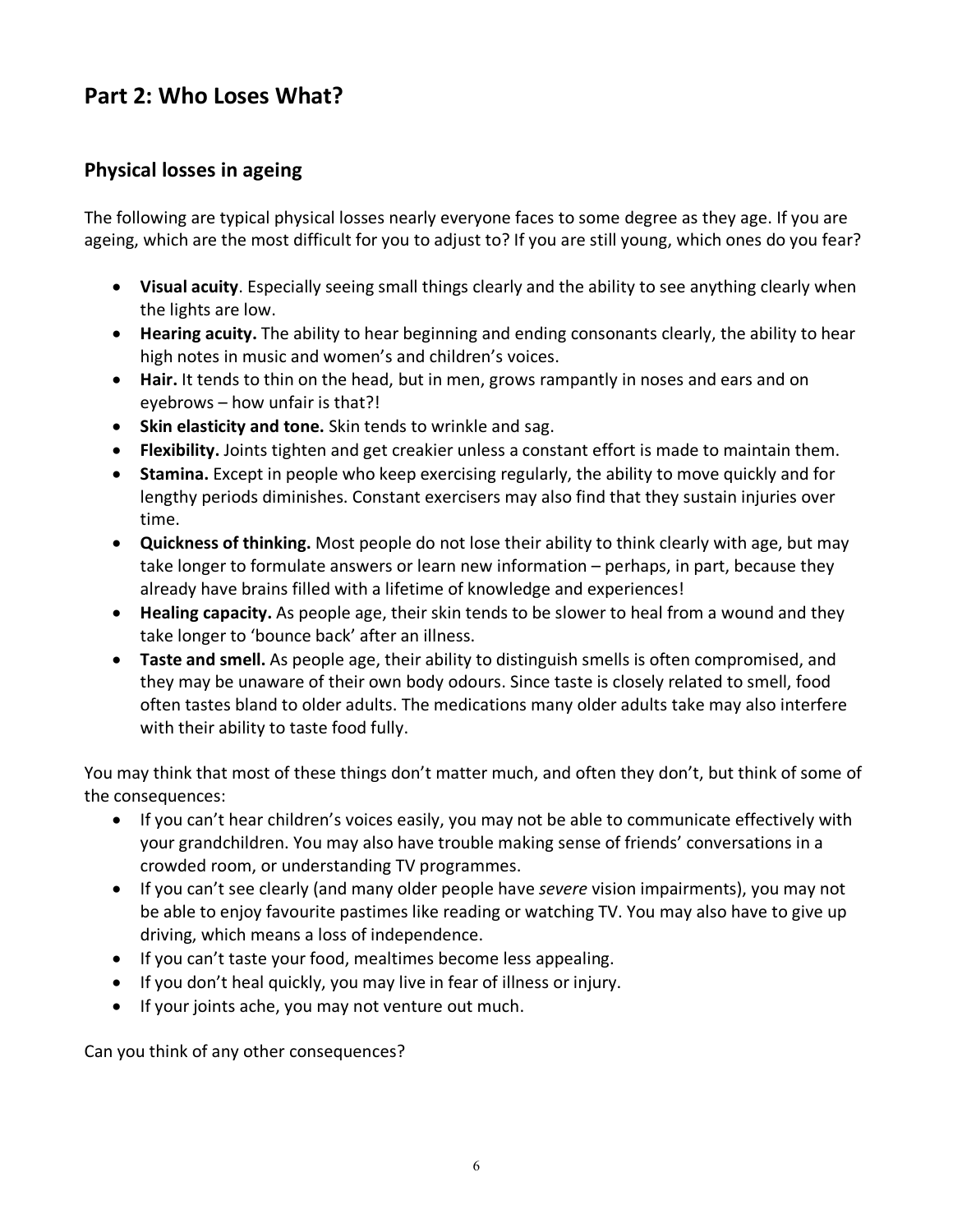# **Lifestyle losses**

When people are physically or mentally disabled, their world almost always shrinks. Even going to the supermarket can be a physical challenge if you need to use a wheelchair, and people with Alzheimer's disease tend to get very overwhelmed by aisles filled with thousands of choices, so even choosing a loaf of bread becomes a challenge. Going out for the essentials is such an energy-draining task that going out for pleasure isn't even considered.

# **Family carers**

In many cases, the family carer is the one who faces the greatest lifestyle challenges.

Let us imagine an elderly couple named Harry and June…

Harry is diabetic and has high blood pressure and heart disease. He has had bypass surgery following a heart attack, and is doing okay, but his health is still fragile, and he is quite fearful of having another heart attack. June is 10 years younger than her husband, and has always been healthy, but the stress of caring for Harry is taking a toll on her mental health. Harry has always loved sweets, so June is constantly battling with him to eat a healthy diet and keep his blood sugar under control. They used to eat out a lot with friends, but Harry is no longer interested in going out because he can't stand watching his friends load up their plates with foods he can't eat. Harry and June always loved travelling and took several trips a year. Now Harry is fearful of having another heart attack when he is away from his doctors, so they haven't gone away overnight anywhere for two years. June is feeling confined and trapped. She has thought of taking an art course at the community college, but it just seems like too much effort.

If you were June, how would you be feeling?

Chances are, you would be feeling:

- Resentful over lost dreams of what you had hoped retirement would be, about what you perceive as Harry's unreasonable fears, at being confined and not being able to do the things you want to do.
- Frustrated over your perceived inability to change your current life.
- Exhausted emotionally and physically, because you are not only doing all the household things you once did, but arranging for help to do the things Harry can no longer do.
- Guilty for perceiving yourself as selfish for feeling this way.
- Sad that this is what life has become.

Now let's imagine another scenario…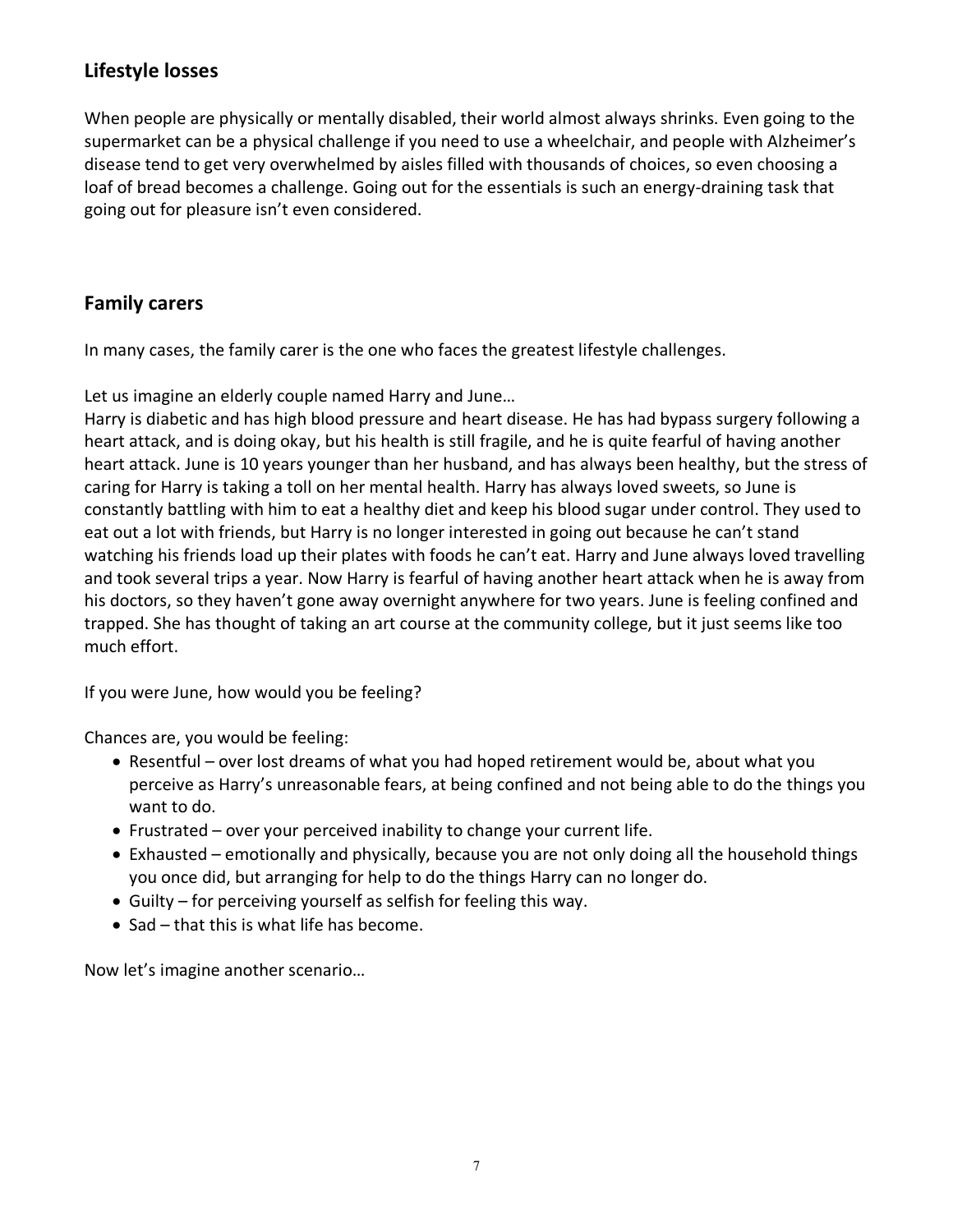# **When a spouse has dementia**

Bill is the faithful husband of Betty who is in the mid-stage of Alzheimer's disease. Betty is generally good-natured, but has become very clingy – she follows him everywhere. She no longer knows how to dress or bathe herself and Bill finds it takes nearly two hours each morning to do those tasks with her. She is still able to go to the bathroom herself, but there have been a few incidents in public bathrooms when Bill had to send someone in to check on her. That has made him wary of going out for anything other than very short excursions. Bill has learned to cook and do the laundry and cleaning, but he finds running the household single-handedly AND taking care of Betty is exhausting. Lately he has had some heart pains that have caused him additional worry.

The worst part for him, though, is their utter lack of a social life. Betty gets very anxious in crowds, so they avoid going to shopping centres or to church. Two of their close friends have moved away, another died, and one of Betty's closest friends says she can't bear to see Betty this way, so she no longer visits at all. Bill's male friends don't know how to talk to Betty, and Bill can't go fishing with them because he has no one to care for Betty while he's gone. Bill and Betty's children live a long way away and don't really have a sense of how disabled Betty is; Bill is trying to keep them from being burdened by her condition. Betty used to be Bill's best friend and favourite companion, but now she can no longer hold more than a simple conversation and is completely dependent on him. He feels terribly alone.

If you were Bill, what emotions would you be feeling?

Chances are you would be feeling all of the things that June felt above, and more. One of the profound differences between being a carer for someone who is dying of cancer, for example, and someone who is dying of Alzheimer's disease, is the loss of companionship noted by Bill.

The person who is dying of cancer can still discuss potential treatments, make plans for how they want their affairs (and funeral) to be handled, and still share their love. The person with Alzheimer's disease still feels all the emotions of any human being without cognitive losses (which is important to remember), but as the disease progresses, usually has severely compromised communication skills – an inability to verbalise thoughts, assist with decision-making or discuss an issue reasonably. The sense of mutuality and reciprocity is often lost when a spouse has Alzheimer's disease or some other form of dementia.

In her booklet, 'Managing Grief And Bereavement', Edna Ballard quotes carers:

- "I feel like my life is on 'hold.'"
- "I keep thinking of all the plans we made before that are now just empty dreams."
- "Friends and family say I am lucky as I still have him with me. He hasn't recognised me in six years!"

Ballard elaborates on that last one by explaining that when a person dies, as difficult as that is, society somehow has rituals and expectations. They will gather round and envelop the bereaved person and help them through that grief. Yet, family members who are taking care of someone with Alzheimer's will often say: "I have a hard time making people understand that even though I still have my husband,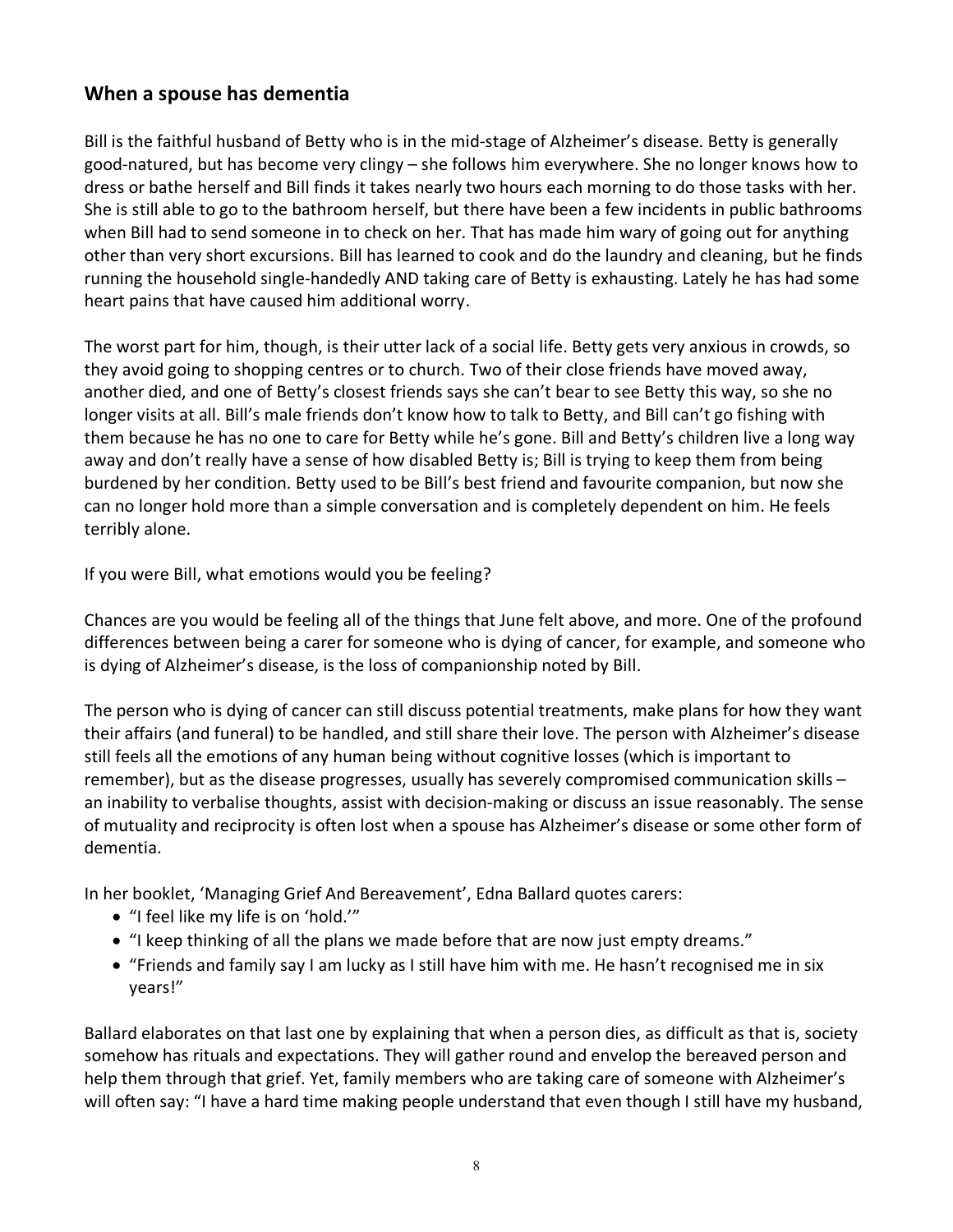if he hasn't known me for six years, I *don't* have my husband. People have a hard time understanding that though he looks the same, he's not the same individual."

Spouses of people with dementia often mourn the loss of the person as they once knew them – the person their spouse once was – long before that person dies. Professional carers often get to know that spouse only when their condition is advanced – and accept the person just as they are. The acceptance is good, but it's important to be sensitive too, to what the well spouse has lost.

If the marriage was never particularly strong in the first place – or was a second recent marriage that had little time to strengthen – the resentments and other emotions may be exaggerated and the relationship severely tested.

Some families are blessed with marvellously supportive children, but their role is not easy either. If you have had a special bond with your parents and have enjoyed the security of being your parents' children, reversing roles and stepping into a position of authority and responsibility for their care is foreign and awkward, and most of us stumble a few times in the process.

#### **The disabled person also grieves over the role change**

In the case of today's older men – many of whom were raised to 'protect their women' – there is often a deep sense of loss that they can't continue to fulfil that role. There was a poignant part of former US President Ronald Reagan's letter to the world when he was diagnosed with Alzheimer's disease, in which he expressed his sorrow over what his wife Nancy would have to go through as a result of his deterioration. He recognised the likely emotional cost she would experience as a result of caring for him, and wished he could prevent it.

Donna Cohen, in her book 'Loss Of Self', describes a man who wanted his wife to understand how much it hurt him not to be able to care for her needs. He knew he was loved by family and friends; the problem was "not that I have no one to share my burden. It is that I have only my own burden to bear." He mourned his former self who could take care of not only his own needs, but the needs of others.

#### **When a person needs professional care**

Eventually, many people with chronic diseases, such as problems with the heart, lungs, or kidneys; various forms of cancer; or people with Alzheimer's disease or mobility problems, decide (willingly or not) to move to a residential care community (assisted living, nursing home etc). There, they face a great many other losses. If they are married, one or both partners are likely to feel some of the following:

• **Loss of spouse, companion, sexual partner.** When spouses are separated, even if they visit each other every day, both tend to feel an enormous void. Many retired spouses spend virtually every hour of their days and nights together. The loss of the constant presence, the warmth, even the smell of their loved one can be devastating. If they have had an active sex life, the new problems related to where and when continued intimacy can be possible also increase discomfort.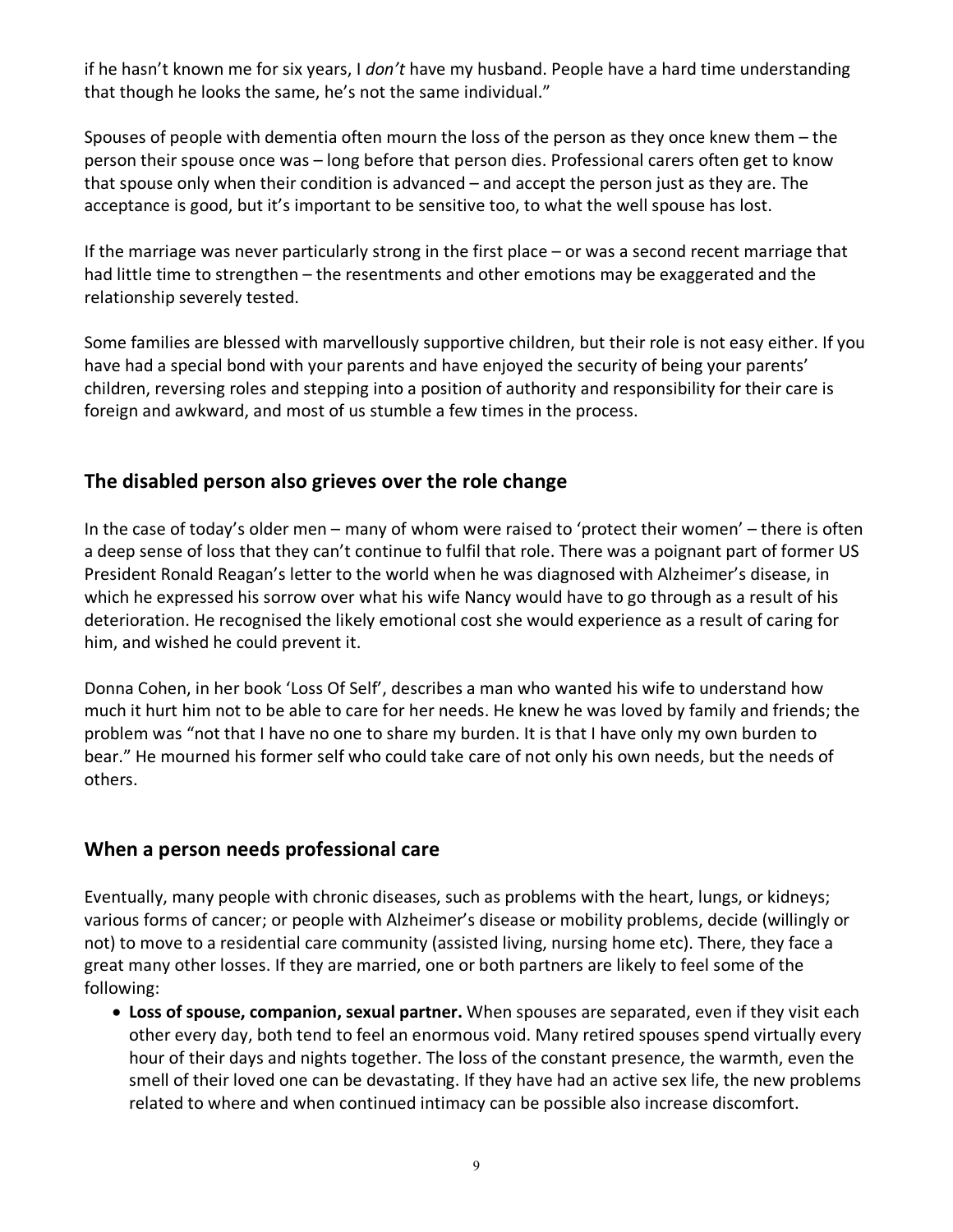- **Loss of friends.** Often the well spouse has spent years caring for his/her spouse before placing him/her in a long-term care community. Often, friends have fallen away during those years, especially if the care-receiver has dementia. Friends often have a hard time relating to the changes wrought by dementia, so they say things like, "Call me if you need me," and couples never see them again. Most family carers are terribly isolated. When their spouse is placed in a long-term care setting, it's not easy to pick up the pieces of broken friendships. Moreover, the person in the long-term care setting has suddenly been left alone among strangers where they must make new friends. If their communication skills have been damaged by dementia, this can be especially difficult.
- **Change in social status.** Even as a care-receiver, the person had status whilst in their own home. They retained some sense of power and control. In a long-term care setting, it is the staff who hold all the power, and sometimes they can wield it insensitively.
- **Decreased mobility.** There is no doubt about it: the person who is living in a long-term care setting is simply not as free to move about as they once were, even if they are physically capable of doing so. They may be too far from their former coffee shop to walk there and they are unlikely to have control over the home's schedule for outings. At the same time, family members who are willing to help take them to the doctor, may be less willing to make time in their schedule to take them out to the movies or another social event.
- **Loss of privacy.** Every long-term care setting of quality will tell you that they respect the privacy of their residents. But the reality is that they have access at all times to residents' rooms, and they record the most intimate details of residents' lives, including the frequency and consistency of their bowel movements. Well spouses who visit may find it difficult to have an uninterrupted private conversation, much less intimacy, with their loved one.
- **Changes in relationships with family and friends**. Other family members and friends who visit someone in a nursing or care home may also feel awkward. When they visited the person at home, they often had a specific role – to fix a meal, mow the lawn, help pay bills. Here, they have nothing to do but make conversation, and when the person has dementia, that can be especially difficult. They need help from the staff to learn how to have satisfying visits.
- **Loss of home, familiar environment, community and reduction of personal space and belongings.** When a person moves to a long-term care community, he or she is giving up everything that was familiar and provided a sense of belonging (in some cases for 50 years or more), for an environment that is completely unfamiliar and where it may take a long time for them to feel they belong or fit in. In addition, they are usually forced to cram what they can of a lifetime of collected furniture, knick-knacks, heirlooms and assorted treasures into one small room. Often the well spouse also moves at this time into a smaller house or flat, and also shares these losses.
- **Change in routines and loss of decision-making power.** A loss of control over personal choices, routines and lifestyle habits is very hard. Quality long-term care homes pride themselves on offering their residents choices over what to eat and when to get up in the morning, but, as with the issue of privacy, it is the staff who have the real control. They set the menu, plan the activities and make most of the rules (or are bound by government regulation).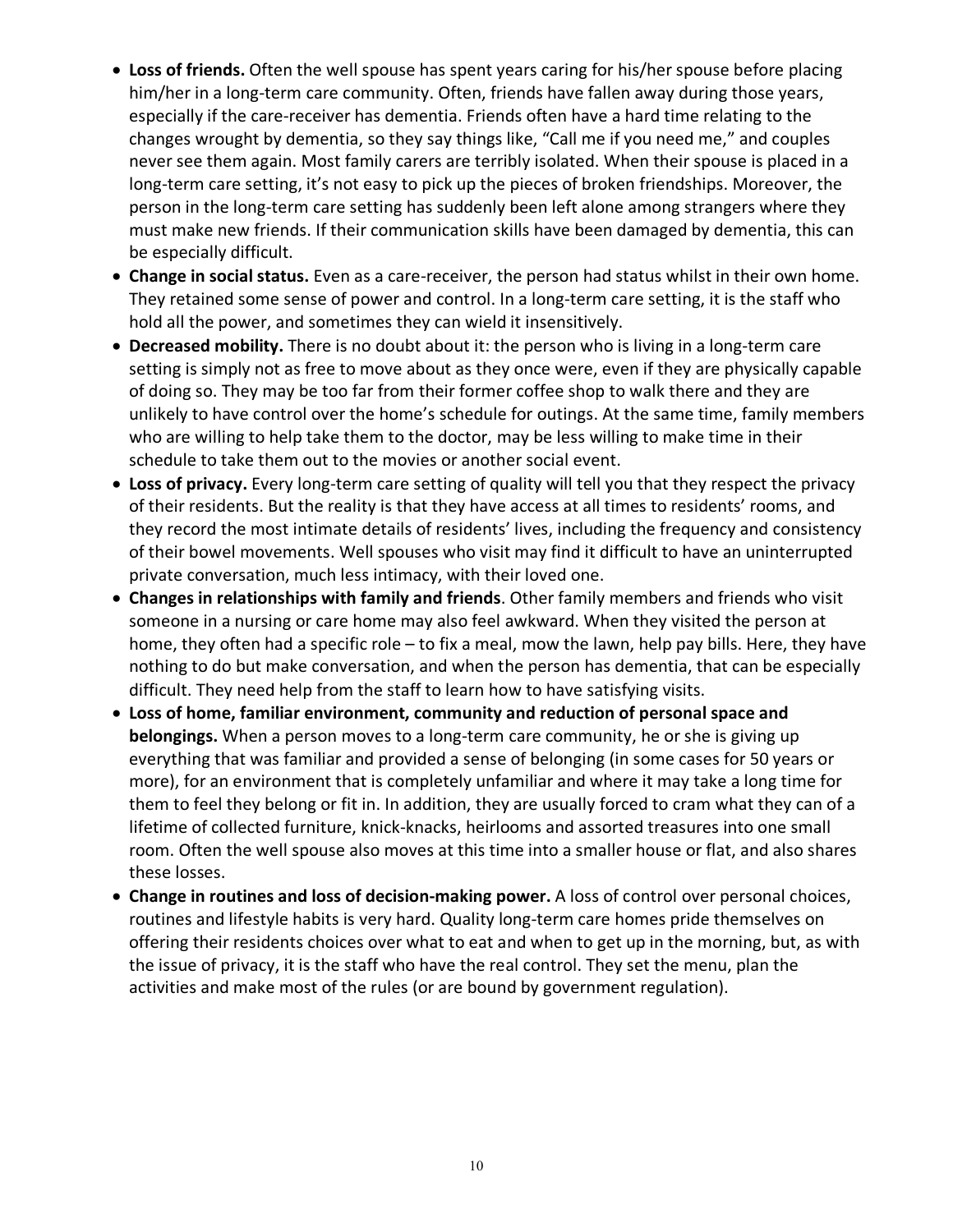# **A special challenge: Loss of identity**

Perhaps the biggest loss many older adults endure is a loss of identity, and with it, self-esteem. When you move to a new city as a working adult, it takes time to adjust, but you meet people through work, your children's schools, your faith community or the organisations you join. You have many opportunities to be seen by others as a competent person with talents and skills – as a valuable addition to the community. When you move to a retirement community or care home, particularly if you move because of physical disabilities, the confidence you had as an independent person can easily be lost. The staff and other residents don't know you for your past, but for the conditions and circumstances that lead you there. You are 'a case' not a multi-talented, fascinating human being. And if you can no longer physically or mentally do what you once did, that is a further blow to your ego. One of the chief reasons people with Alzheimer's disease become angry is their utter frustration with their inability to carry out tasks or carry on conversations as they once did.

At the same time, the well spouse has often devoted so much of their life to providing care that they no longer see themselves with any other identity. Now that their partner has been placed in a longterm care setting, with other people providing their care, the well spouse has no idea what to do with their life. Others may think they must feel tremendous relief and freedom; instead all they feel is a tremendous void.

#### **There's more to the story**

Of course, many older adults are blessed with terrific support from family, friends, faith communities, support groups, government organisations and other entities.

Furthermore, any residential care home worth considering will do many things to help new residents and their spouses ease through these changes and to provide compensating activities; indeed, one of the chief advantages residential care has to offer is the multitude of opportunities to interact with others and overcome social isolation.

Nevertheless, if we fail to acknowledge the real sense of loss people may be feeling, they may be resistant to appreciating and making use of what is on offer.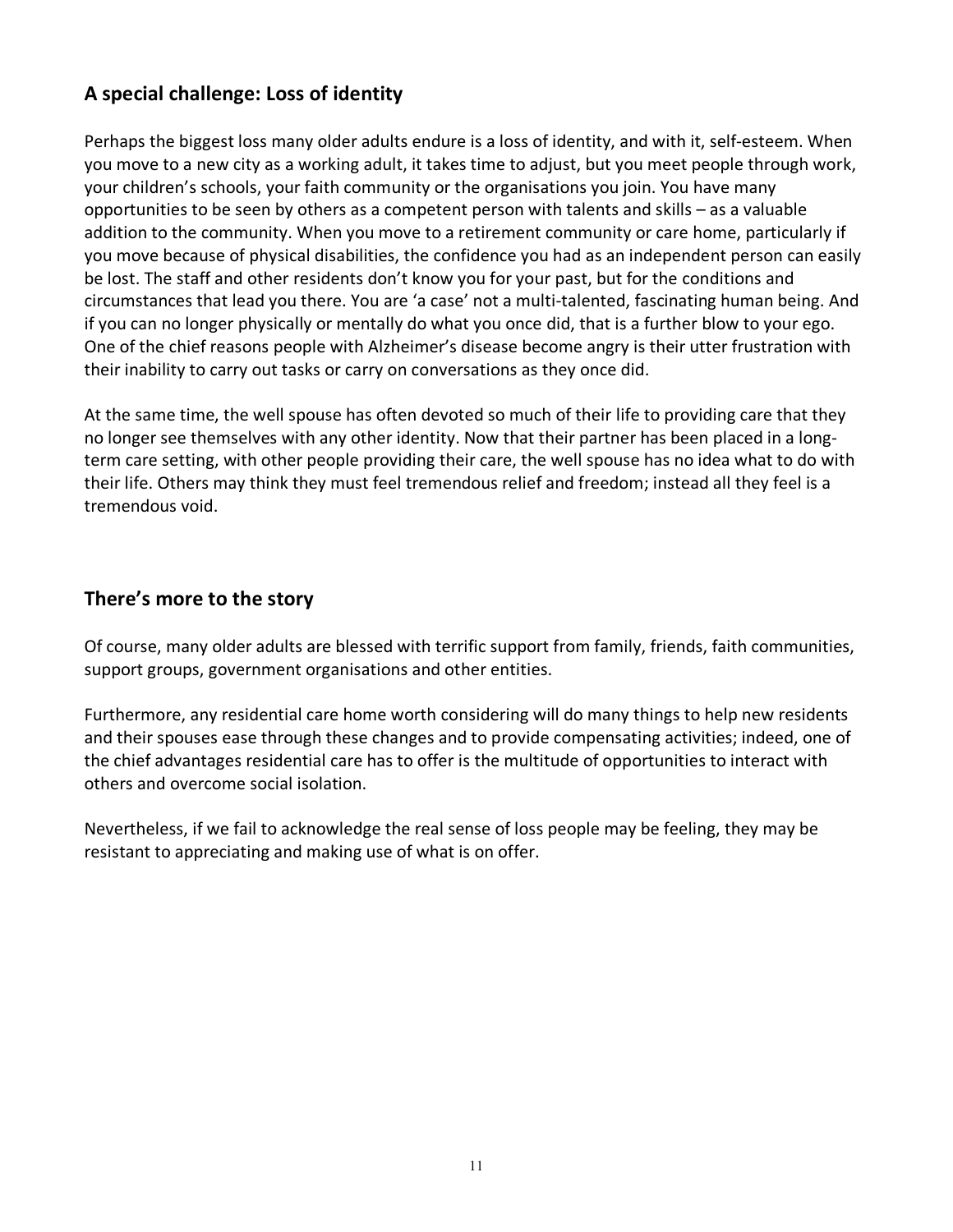# **Watch for signs of depression**

Given all these losses, it is not surprising that some people who are grieving actually develop clinical depression. Psychologists talk of 'grief work', because grief must be worked through; it doesn't just happen. A person who can't move beyond a profound and painful sadness often has unresolved conflicts based either on the past (guilt over what they 'should' or 'shouldn't have done' in the care of their loved one), or the future (they quite literally don't know how to go on).

Seeking professional counselling is unfortunately still not well accepted in some circles, but chaplains, social workers and trusted friends can often help the troubled person by simply listening well – with empathy, without judging or offering solutions; just listening. (We'll cover this in more detail in the next section.) Social workers and chaplains are also available to counsel families during the dying process. Many people also benefit from participating in an Alzheimer's support group through their local community.

Even though we have become quite good in recent years at treating depression with counselling and anti-depressants, most people who are depressed don't seek help. Therefore, it's important to watch for signs, such as people who:

- Are sad, anxious, feel 'empty', weighed down, heavyhearted
- Sleep too little or too much
- Exhibit changes in weight or appetite (Who feels like cooking?)
- Exhibit a loss of pleasure or interest in activities
- Feel restless, anxious or irritable
- Have trouble concentrating, remembering or making decisions (People who are depressed are often mistakenly considered to have early signs of dementia, and may indeed have them if they are malnourished.)
- Show persistent fatigue or loss of energy
- Express feelings of guilt, hopelessness or worthlessness
- Have physical symptoms that don't respond to treatment
- Express thoughts of death or suicide

Always report your suspicions of a person's clinical depression to a supervisor, nurse or doctor so that formal evaluation and treatment can be given.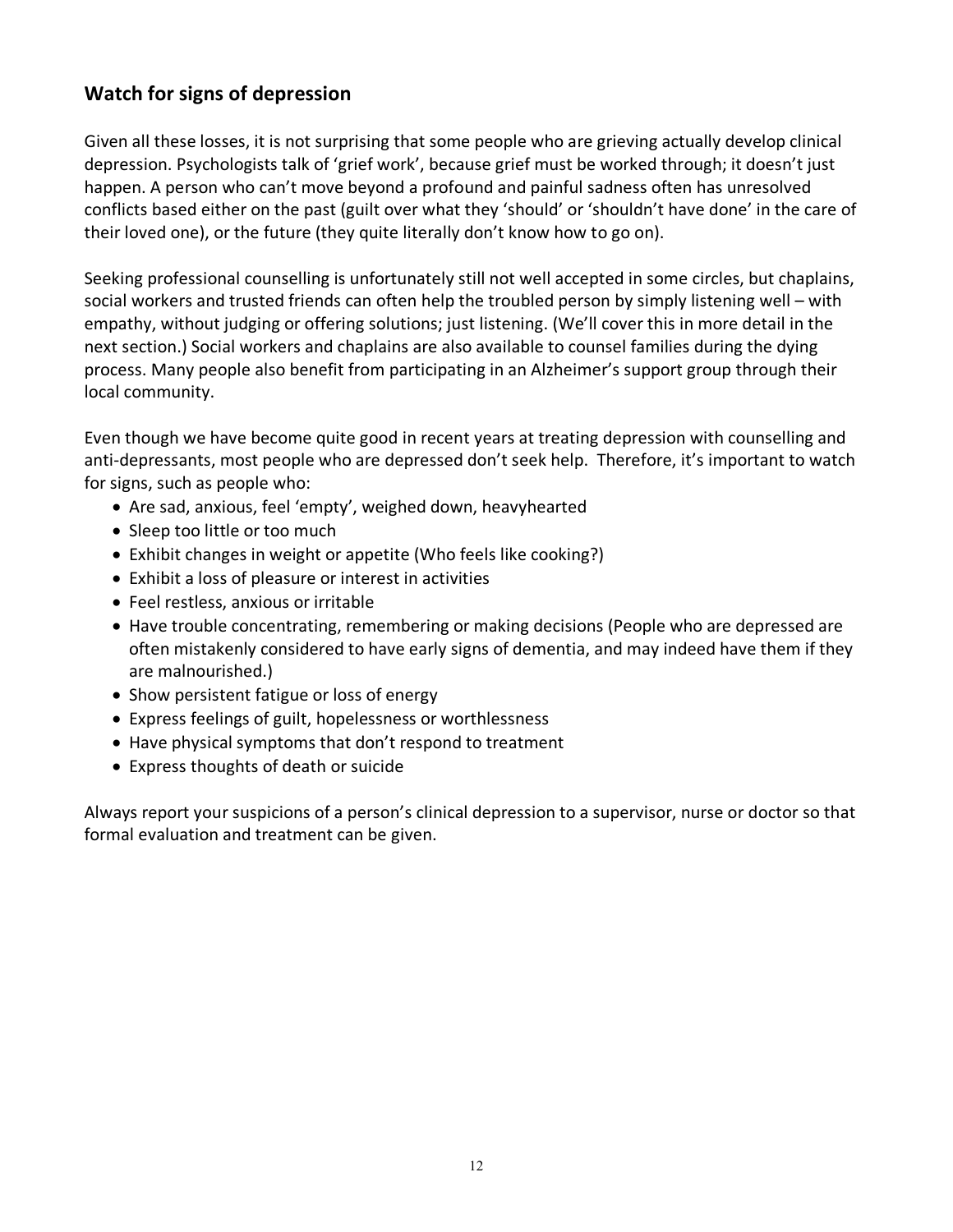# **Part 3: Ideas For Helping People Cope With Grief**

The ideas that follow apply to multiple situations, many of them related to what friends and family members can do. If you are a carer in a long-term residential care setting, think of ways you can use these ideas:

- for family support groups,
- to build community among staff and family members, or
- as part of a community outreach booklet or talk to share with the public.

# **General guidelines for comforting others**

- Acknowledge their feelings and the difficulty of what must be faced.
- If you would feel the same in their shoes, tell them.
- Ask how you can help.
	- $-$  Solve the problem if you can.
	- Experiment with alternative solutions.
	- If there is nothing that you can do; commiserate.
	- Sit still and listen; sometimes the best and most helpful thing is simply to be there.
- If the person is open to it and it's appropriate; hold their hand, give them a hug.
- When the person has exhausted their need to express their feelings, help them to move on by offering something pleasant to do.

# **Things you can do and say to be helpful to care recipients:**

- Tell them that you're sorry they seem to be sad today.
- Reassure them that they are loved, valued and safe.
- Tell them how much you will miss them when they're gone.
- Give them something physical to hang on to as a reminder that they are loved (card, photo, religious item/picture, medal, a heart cushion, etc).
- Do something special with them distract them from their sorrow.

*It's not easy taking my problems one at a time when they refuse to get in line.*  Ashleigh Brilliant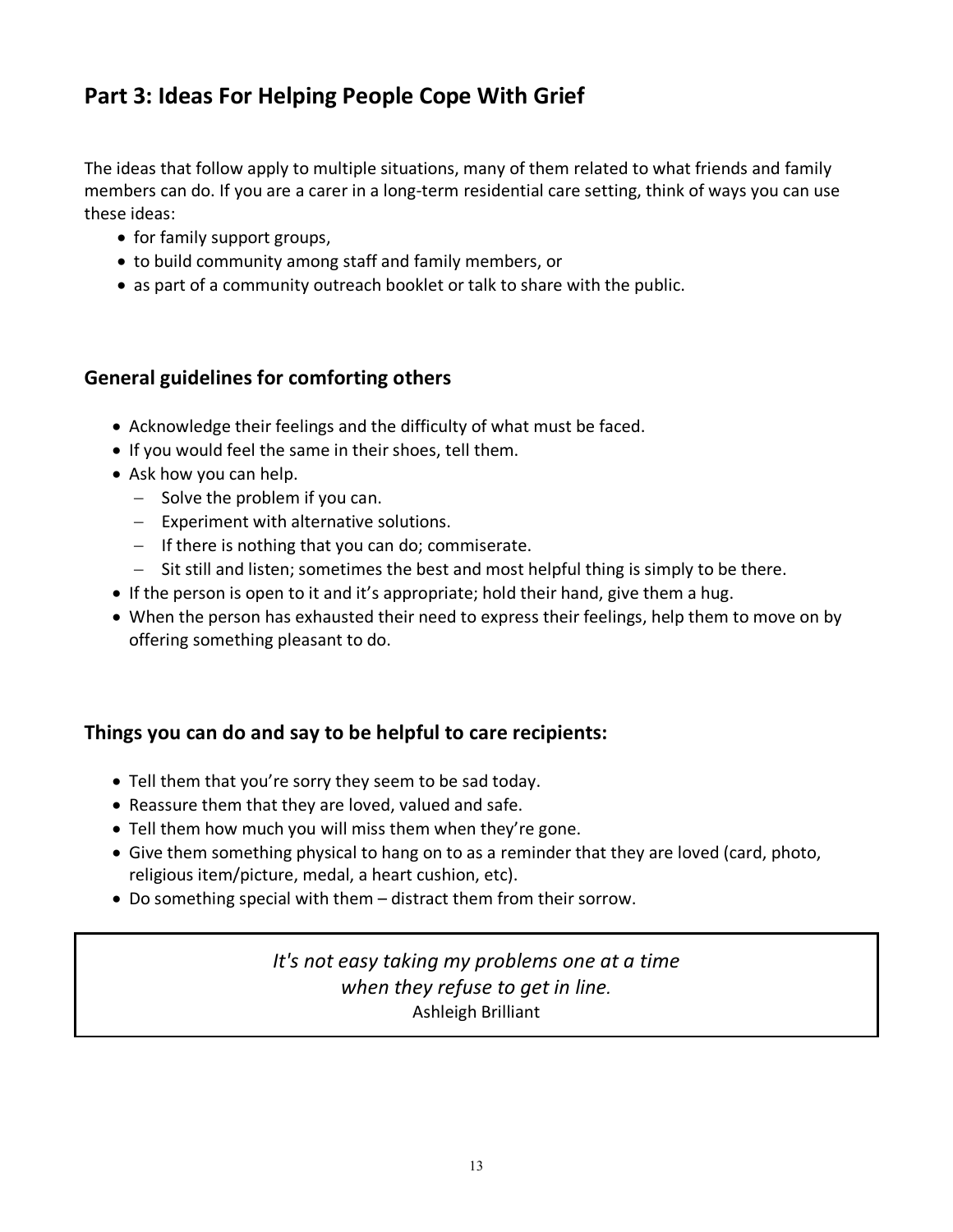# **Acknowledge the person's mortality**

When a person with a major disability, or who is dying, indicates they want to talk more deeply about their condition, take the opportunity seriously. Many people feel uncomfortable about such discussions and therefore deflect them: "Oh, John. You're going to outlive us all. Let's not talk about that now." In reality, usually all that is being asked of us is to listen. That is a courtesy we can all perform.

As we've noted, grief related to Alzheimer's disease is often anticipatory, as in, it begins many years before death. Only in the early stages can the person who has the disease verbally express their grief over what is happening to them and over the effects of their illness on others. At this point, family members and friends are often reluctant to discuss the future, either out of a desire to 'protect' their loved one, or because they are still in denial themselves. But here, too, the impulse to make light of the person's concerns should be resisted. A year or two later, when family and friends are ready for the end-of-life discussion, it may be too late.

At the same time, we are probably mistaken if we doubt that people with later-stage dementia do/can mourn. When they show us their anger or tears in the late stages, we rarely attribute it to grief. Who knows how wrong we might be?

# **What NOT to say to someone experiencing anticipatory grief**

*"When you are unhappy or dissatisfied, is there anything in the world more maddening than to be told that you should be contented with your lot?"* Kathleen Norris

- What disastrous things have well-meaning friends said when you were feeling low?
- What are some of the things you know are not helpful to say when someone is grieving a serious loss?

How about the following:

• **"How is Mary doing?"** (Fill in the name of the care recipient.) Of course it's nice of you to show concern and interest, but be aware of two things: 1) If the answer is, "About the same" (which is often the case when someone has Alzheimer's

disease), the carer may see that as unbearably sad, but not want to admit it; 2) Regardless of the care recipient's condition, the carer wants to be asked, "How are YOU doing?" Recognise that his or her journey is not easy.

• **"You have to take good care of yourself, because if you aren't in good shape, you won't be able to help Mary."** A carer may think: *Is that all that matters? Is 'carer' my only identity now? Shouldn't I take good care of myself just because I'm a valuable person and I'm worth it?* Providing care CAN be all-consuming, but carers still want to be seen as individuals with their own needs and interests.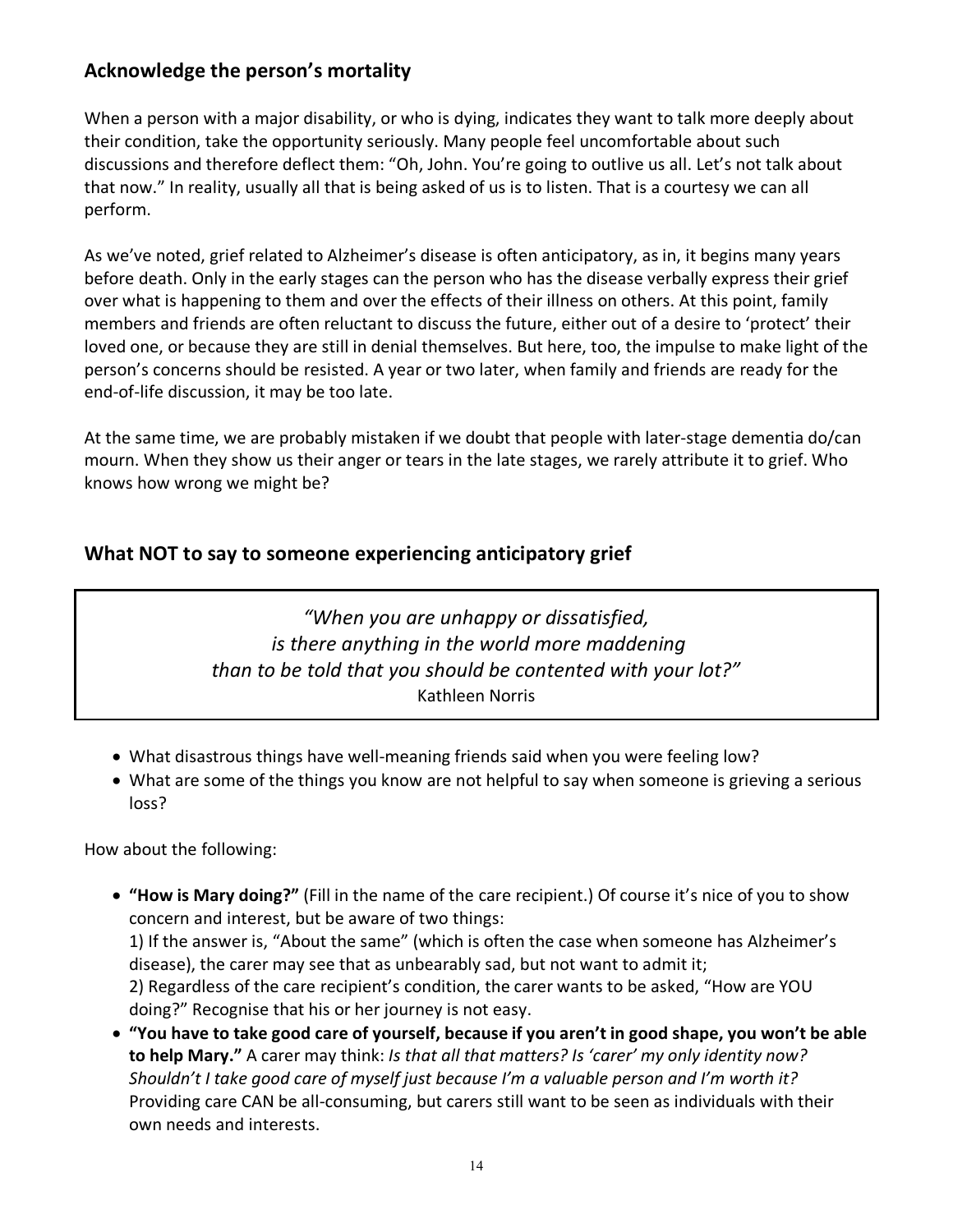- **"Call me if you need me."** Very few people are willing to admit they are needy or vulnerable. Instead of asking, just be there for the person grieving. Show up. Make yourself available. You may be rejected, but give yourself credit for trying, and then try again another time. Don't give up. And don't feel you have to present them with gifts or casseroles (these can sometimes create guilt for the recipient – "Oh, you shouldn't have."); your presence is much more important than your presents. Never let the lack of a gift keep you from visiting.
- **"You have to be strong," or "You are holding up well."** Uh-oh, that means the grieving person can't lean on you for support, or show you their weaker moments.
- **"You don't mean that," or "You shouldn't say that."** When someone is grieving, they may say a great many things against God, fate, loved ones, the medical community and themselves that they probably wouldn't say in less stressful times. Give them a chance to rant without judging.
- **"Oh, I know how you feel; when Fred was dying, I . . ."** Focusing on what you have been through demeans the grieving person's loss. The exception to this is one-upsmanship in relation to embarrassing moments. Many of us have made fools of ourselves whilst grieving. When someone expresses their mortification over bursting into tears at an inopportune moment, and you can top it, do so. Then laugh together. Laughter is an effective lubricant for the passage through grief.

# **What NOT to say when the loved one has died**

- **"It's time to get on with your life."** What right do you have to determine how long another person should take to work through their grief?
- **"It's God's will. At least they don't have to suffer anymore."** (And other moral platitudes.) Where is the comfort for the grieving person in those statements?
- **"John, how are you doing? Did you see the game last night? How about United's goal?"** Don't change the subject. Don't avoid using the name of the person who is deceased or acknowledging the continuing grief of family and friends. The bereaved person not only has a need to validate the loss by talking about the person who is gone, but will be appreciative if you continue to remember that the loss will be especially painful during holidays and on special dates (anniversaries, birthdays). You don't have to be afraid of *reminding* the person of their loss; they are already thinking about it.

# **How to be a good friend through someone's grief**

A hundred years ago, most people knew what to say and do to comfort the bereaved because death was commonplace and deathbeds often well attended. Children died frequently in childhood; women died frequently in childbirth; most people did not live to a 'ripe old age'. Protocols for mourning were carefully spelled out in women's magazines and etiquette books, and nearly everyone, unfortunately, had plenty of practice. Times have changed, but the best advice hasn't. There are two things anyone can do:

- 1) **Be there**. Show up. Send cards and notes. Help with ordinary tasks. (See below.)
- 2) **Listen.** Remember that listening is about understanding the other person's message. It is NOT about waiting for your turn to talk. One of the reasons people don't feel able to call or visit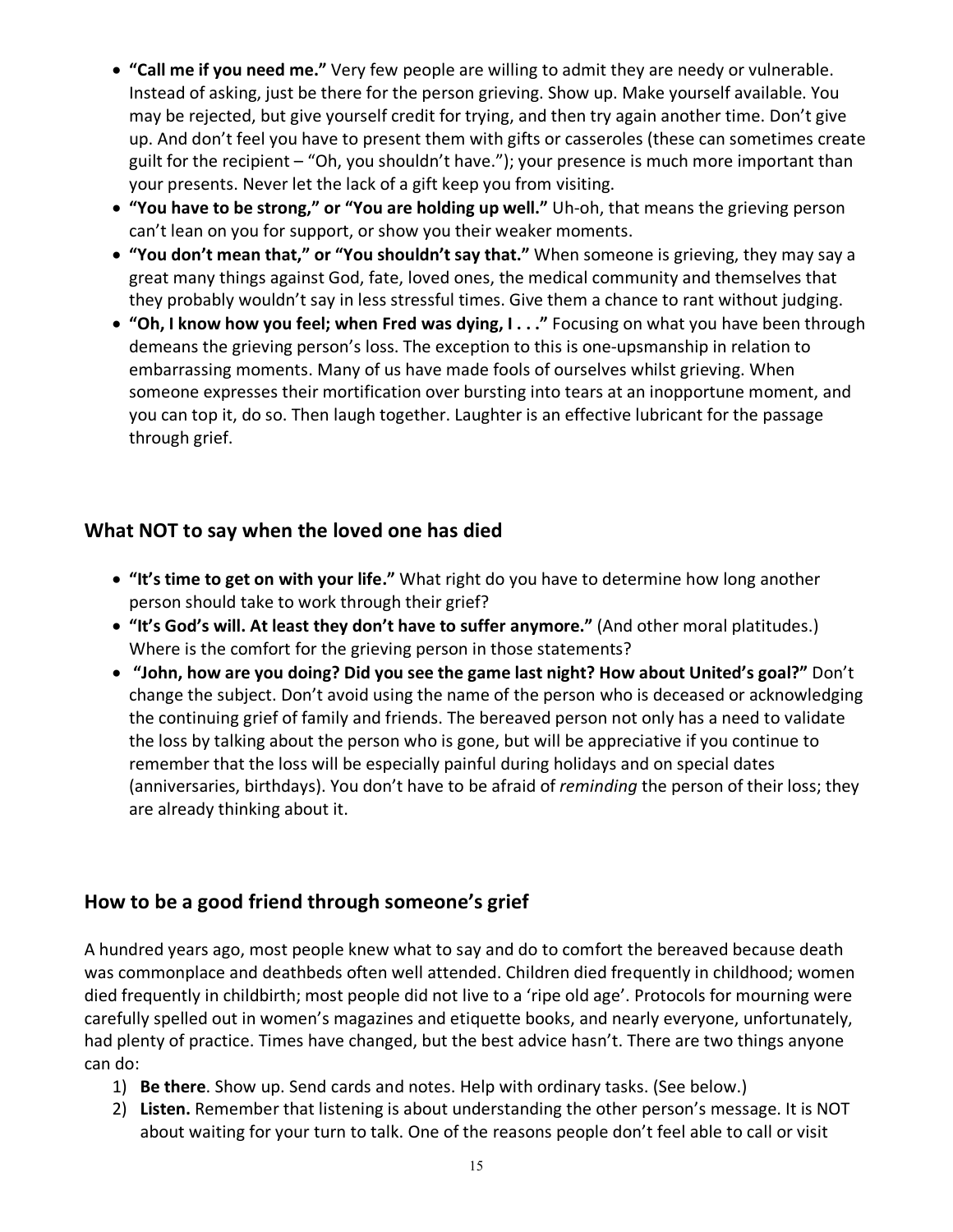someone who has recently been bereaved is that they don't know what to say. So just admit it: "I feel awkward; I don't know what to say, and I'm afraid of saying the wrong thing. But I'm here because I care. I'm willing to listen to anything you feel like saying, and I'm willing to just be here in silence with you. I can't undo your loss, but I can be here."

# **Help with ordinary tasks**

Grief often immobilises the bereaved. Even simple tasks can be overwhelming. Chances are there are many ways you can be a good friend and pitch in to help – mowing the lawn, taking the car in for a service, paying bills, writing to insurance companies etc. **Ask the person what things they're having trouble facing and offer concrete help.**

**Don't overlook basic errands**. For example, if you're going to the supermarket or the dry cleaners, call the person and say: "I'm going to the cleaners – do you have anything I can drop off?" or "I'm going to the supermarket – is there anything you'd like me to pick up?" Many people will hesitate to ask for something specific because they don't want to be a burden, but it's easier to accept your help if you are going anyway.

**Be persistent**. Our society makes such a big deal of independence that many people have a hard time accepting favours from others, even though an interdependent community is a much nicer place to live. You may have to offer to pick up groceries a dozen times before a person actually accepts.

**Be proactive**. We noted above that casseroles aren't necessary, but if you enjoy cooking, drop one off (in a non-returnable dish so that the person doesn't need to worry about getting it back). If you're a bad cook, ask when it might be convenient to bring over a takeaway from a favourite local restaurant.

> Sometimes people are slow to admit they are feeling low. When people in a tough situation say, "Oh, I'm fine," remind them that "FINE is code for **F**razzled, **I**nsecure, **N**eurotic and **E**xhausted." Then ask what they would most like from you right this minute.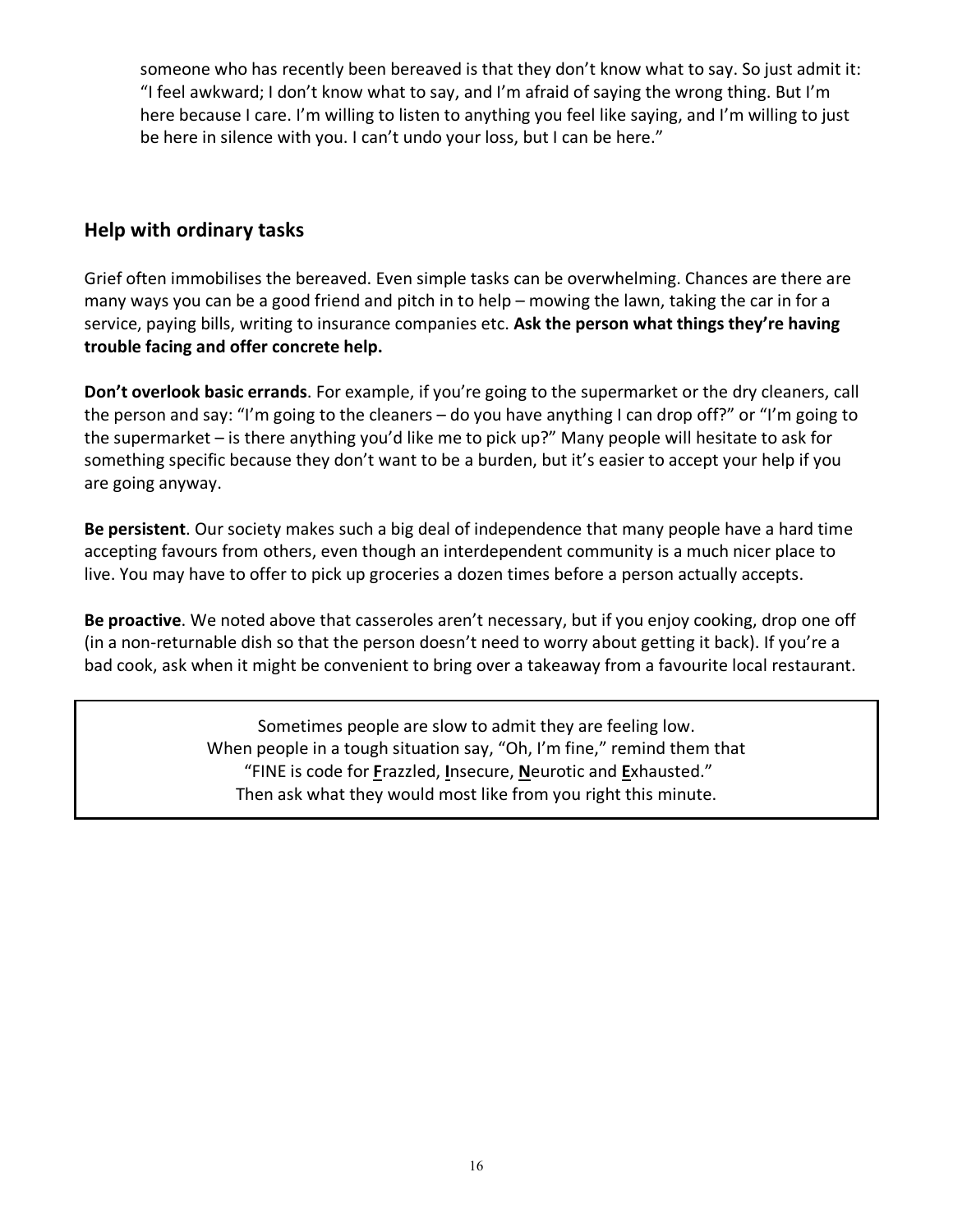# **Send cards and letters**

One thing anyone can do is send a note expressing concern. Before a loved one's death, notes are sometimes better than phone calls because they don't interrupt a carer's schedule and they can be reread as an ongoing reminder of your warm thoughts. But most people struggle with what to say, so here are a few suggestions:

- **Purchase a greeting card**. When a carer is mourning in 'anticipatory grief', there are many appropriate cards, such as 'Thinking of You'. When a person has died, every store offers a choice of sympathy cards. There is a caveat here though – never send a card with just your signature. Add at least a line or two in your own words, even if it's just: "I don't know what to say at this difficult time in your life, but this card expresses my feelings for you."
- **Brevity is not a shortcoming**. A pretty note card on which you have scrawled only: "I am so sorry for all that you are going through. Please know that my thoughts and heart (or, if you are religious, my thoughts and prayers) are with you," is far more welcome than you might imagine.
- **Don't be afraid to use humour**. Laughter is one of our best coping mechanisms. It tends to pull us out of our difficulties and give us hope, even if only for a little while. Don't be afraid to send a funny friendship card or enclose a joke or funny photograph you think the person might enjoy. You can include a note acknowledging that you know things are tough, while still hoping that the enclosed bit of humour will brighten the person's day.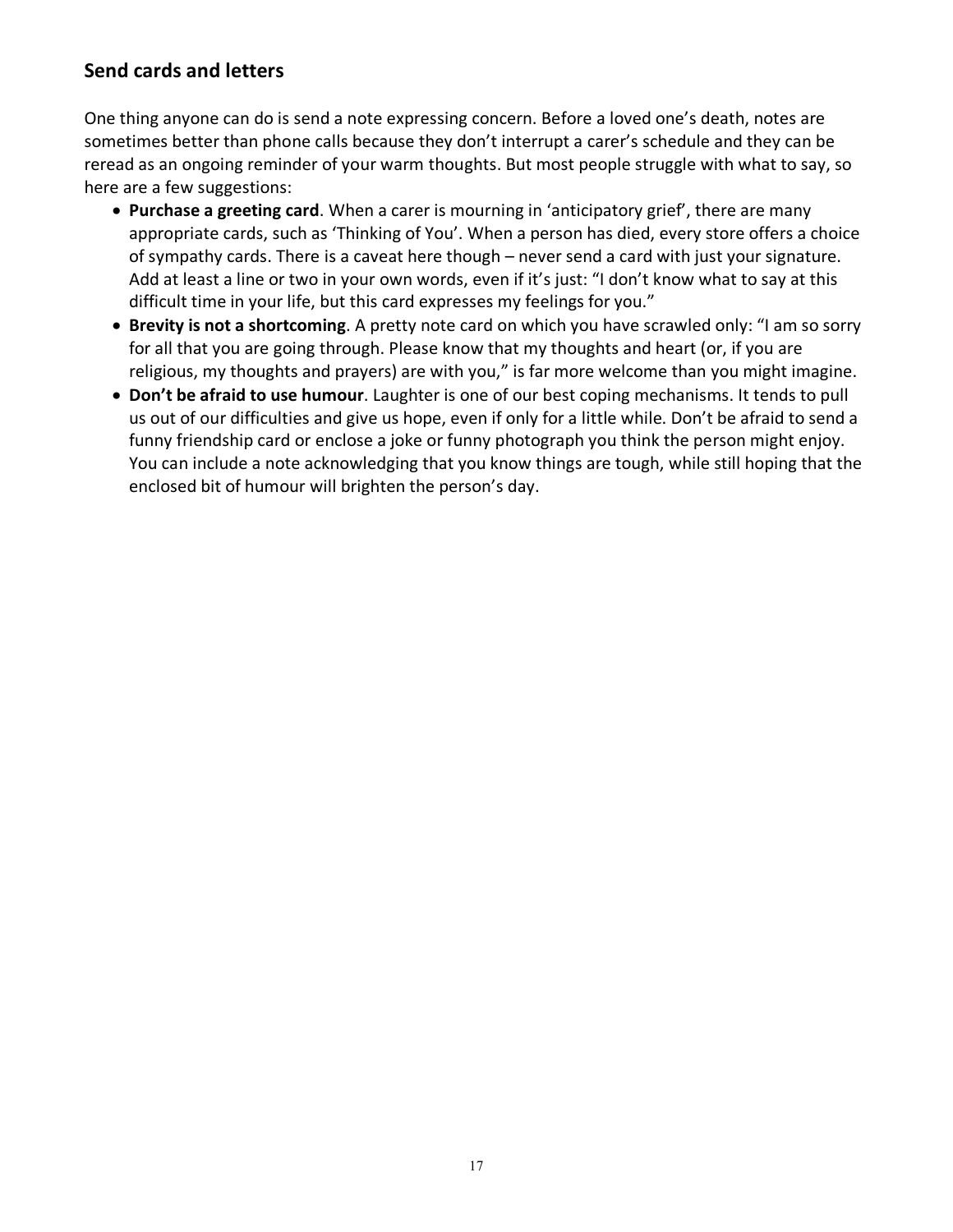# **Part 4: Remembering The Person Who Has Died**

# **Ideas for what to write to the bereaved person who is mourning**

- **Describe what traits, characteristics, or interests you enjoyed about the person who has died**. You don't have to go overboard: "Your father was stubborn and opinionated, but he was also a man of integrity and intelligence with passionate beliefs. I admired him." That's true, but not soppy.
- **Describe specific events that you remember warmly and which may stir up the same or similar memories in the mourner**. "I remember our trip to the Lake District," or "I remember his hilarious stories of visiting his uncle's farm and being terrified of the cows," or "I remember how she loved to play the flute."
- **Describe the person's career or community accomplishments.** "The Christmas market will never be the same without him," or "She will always be my favourite teacher."
- **Describe the love of the person who has died for the person you are writing to.** "I know your mother was proud of how you raised your children under such difficult circumstances," or "Your father so loved to talk about his son, the journalist."
- **Even if you never knew the person who has died, you can sympathise with the loss of the person left behind.** "I know these last years have been difficult for you and that you feel uncertain about the future. Know that I think of you every day and send my thoughts of love and support."

# **Remembering the person who has died in a residential care setting**

In some nursing homes and assisted living communities, death is covered up and the body is whisked away without acknowledgment in a misguided effort to protect the residents' feelings. In reality, acknowledging deaths and giving residents and staff a chance to mourn is highly valued by residents, staff and family members. Even residents with advanced dementia, when given the chance to sit by a deathbed or attend a memorial service, are usually amazingly sensitive. It seems we all want to believe that when we die, we will be remembered and missed.

How a person is remembered can take many forms and it is not our position to tell others what is right in their situation. Obviously, family members may have their own strong feelings. Religious practices and infection control issues must also be respected. Nonetheless, here are a few suggestions of ways to honour the person who has died.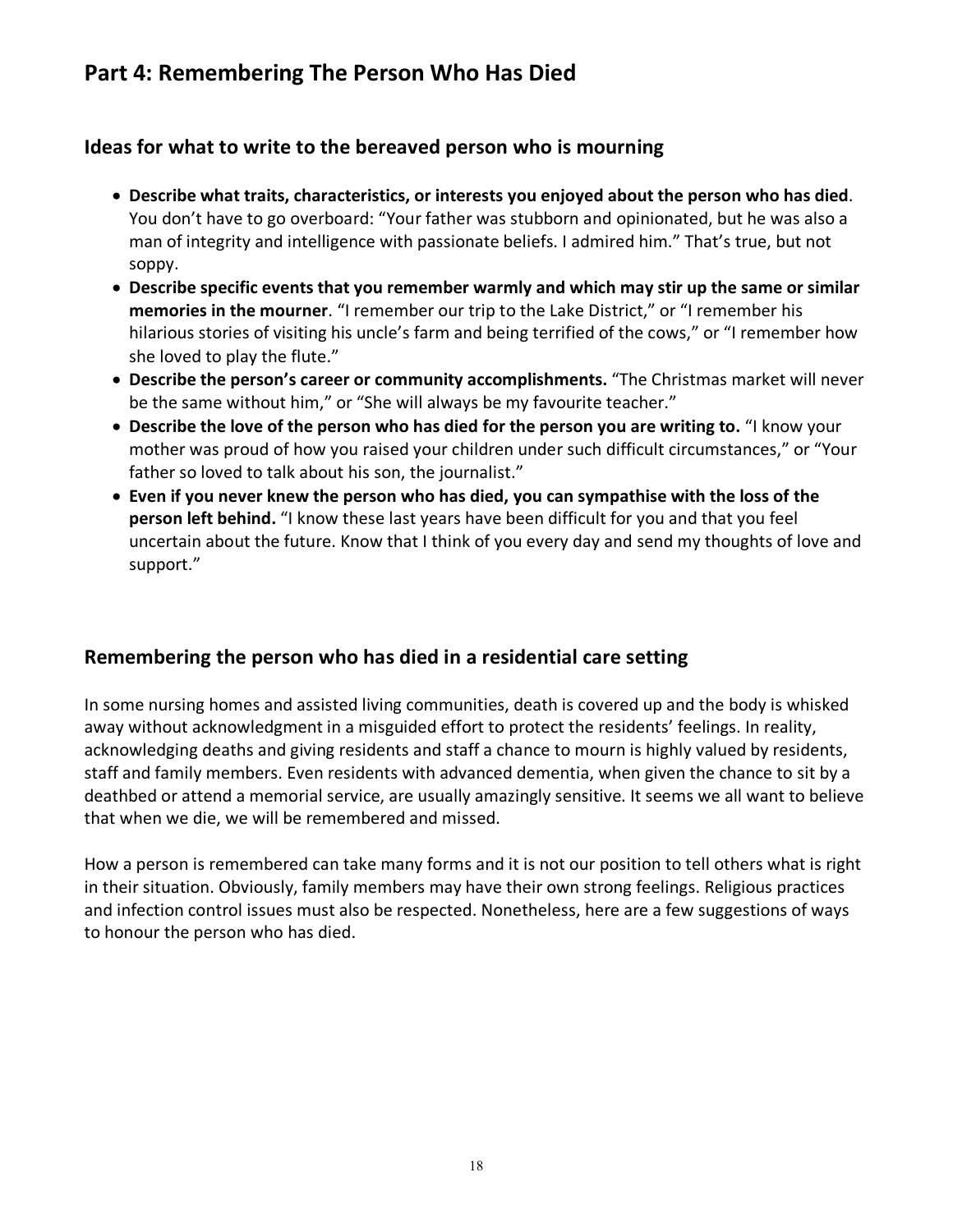# **Eulogy cards**

Often people resist writing a note to family members and friends who are mourning because they don't know what to say. One way to overcome this is to place a notice in a prominent place, such as a reception desk, that says something like:

"We are sad to announce that Mary Jones died on Thursday afternoon. A memorial service is planned for Sunday at 3pm. If you would like to contribute your thoughts to the service or give a note to her family, please fill out one of the forms below or simply drop your condolence card in the box below."

The form would list the person's name at the top and leave a series of unfinished sentences with blanks. Residents and friends could fill in as many or as few as they liked. Here is an example:

| Our friend ______________________(fill in blank with person's name) will be missed.                                             |
|---------------------------------------------------------------------------------------------------------------------------------|
|                                                                                                                                 |
|                                                                                                                                 |
| The thing s/he was proudest of her/himself for was _____________________________                                                |
| The one thing I will miss most about him/her is ________________________________                                                |
| If I could bring him/her back for a day, I would tell him/her _________________                                                 |
| I would like this tribute read at his/her memorial service.<br>I would like this tribute to be given to his/her family members. |
|                                                                                                                                 |